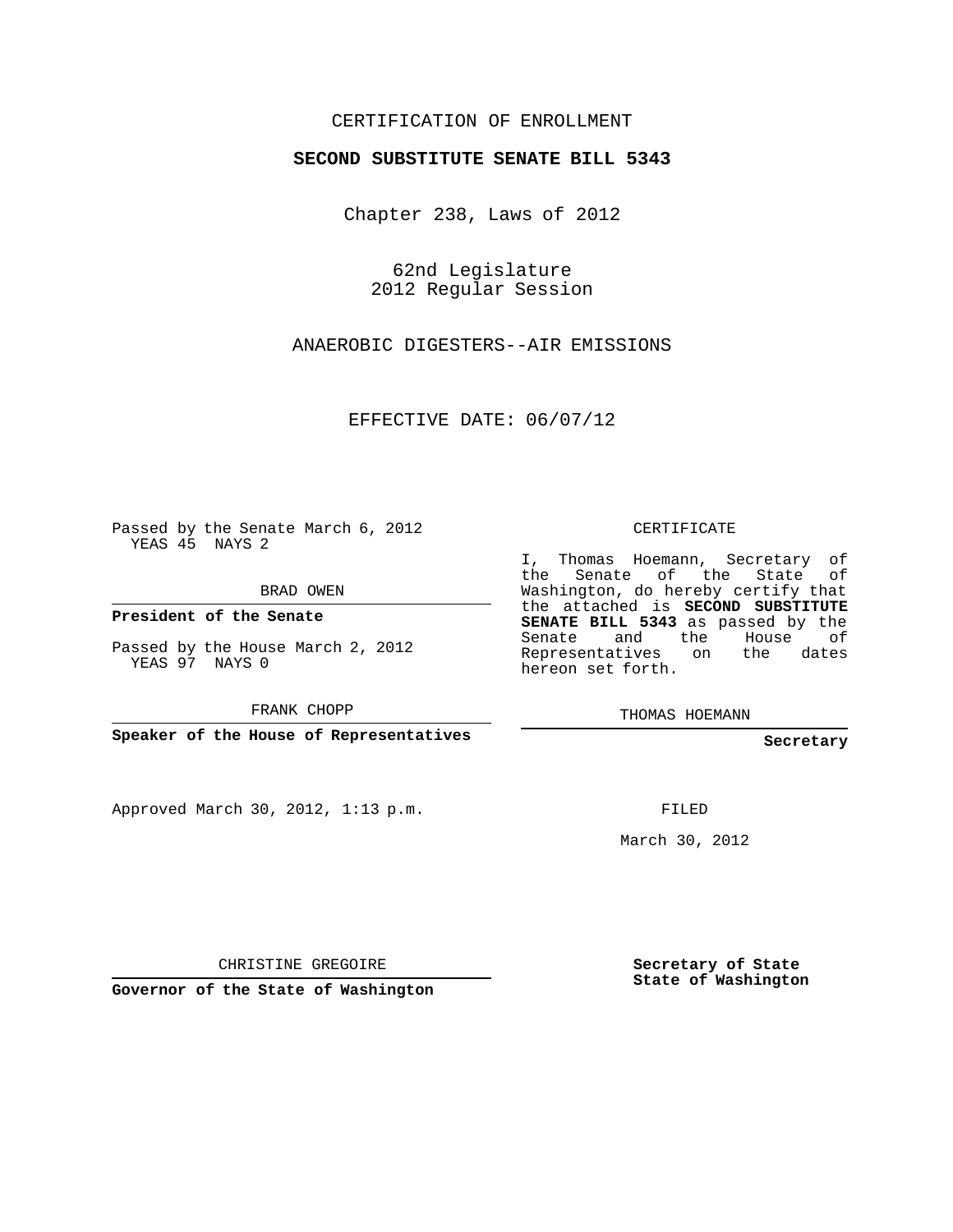## **SECOND SUBSTITUTE SENATE BILL 5343** \_\_\_\_\_\_\_\_\_\_\_\_\_\_\_\_\_\_\_\_\_\_\_\_\_\_\_\_\_\_\_\_\_\_\_\_\_\_\_\_\_\_\_\_\_

\_\_\_\_\_\_\_\_\_\_\_\_\_\_\_\_\_\_\_\_\_\_\_\_\_\_\_\_\_\_\_\_\_\_\_\_\_\_\_\_\_\_\_\_\_

AS AMENDED BY THE HOUSE

Passed Legislature - 2012 Regular Session

## **State of Washington 62nd Legislature 2012 Regular Session**

**By** Senate Agriculture, Water & Rural Economic Development (originally sponsored by Senators Haugen, Delvin, Hatfield, Honeyford, Becker, Shin, and Schoesler)

READ FIRST TIME 01/23/12.

 AN ACT Relating to air emissions from anaerobic digesters; adding a new section to chapter 70.94 RCW; and creating new sections.

BE IT ENACTED BY THE LEGISLATURE OF THE STATE OF WASHINGTON:

 NEW SECTION. **Sec. 1.** A new section is added to chapter 70.94 RCW to read as follows:

 (1) A generator operating at an electric generating project with an installed generator capacity of at least seven hundred fifty kilowatts but not exceeding one thousand kilowatts, that is in operation on the effective date of this act and began operating after 2008, and that is located on agricultural lands of long-term commercial significance pursuant to chapter 36.70A RCW, is granted an extended compliance period for permit provisions related to the emissions limit for sulfur established by the department or a local air authority until December 31, 2016, if it is fueled by biogas that is produced by an anaerobic digester that qualifies for the solid waste permitting exemption specified in RCW 70.95.330.

 (2) A generator that meets the requirements in subsection (1) of this section may not be located in a federally designated nonattainment or maintenance area.